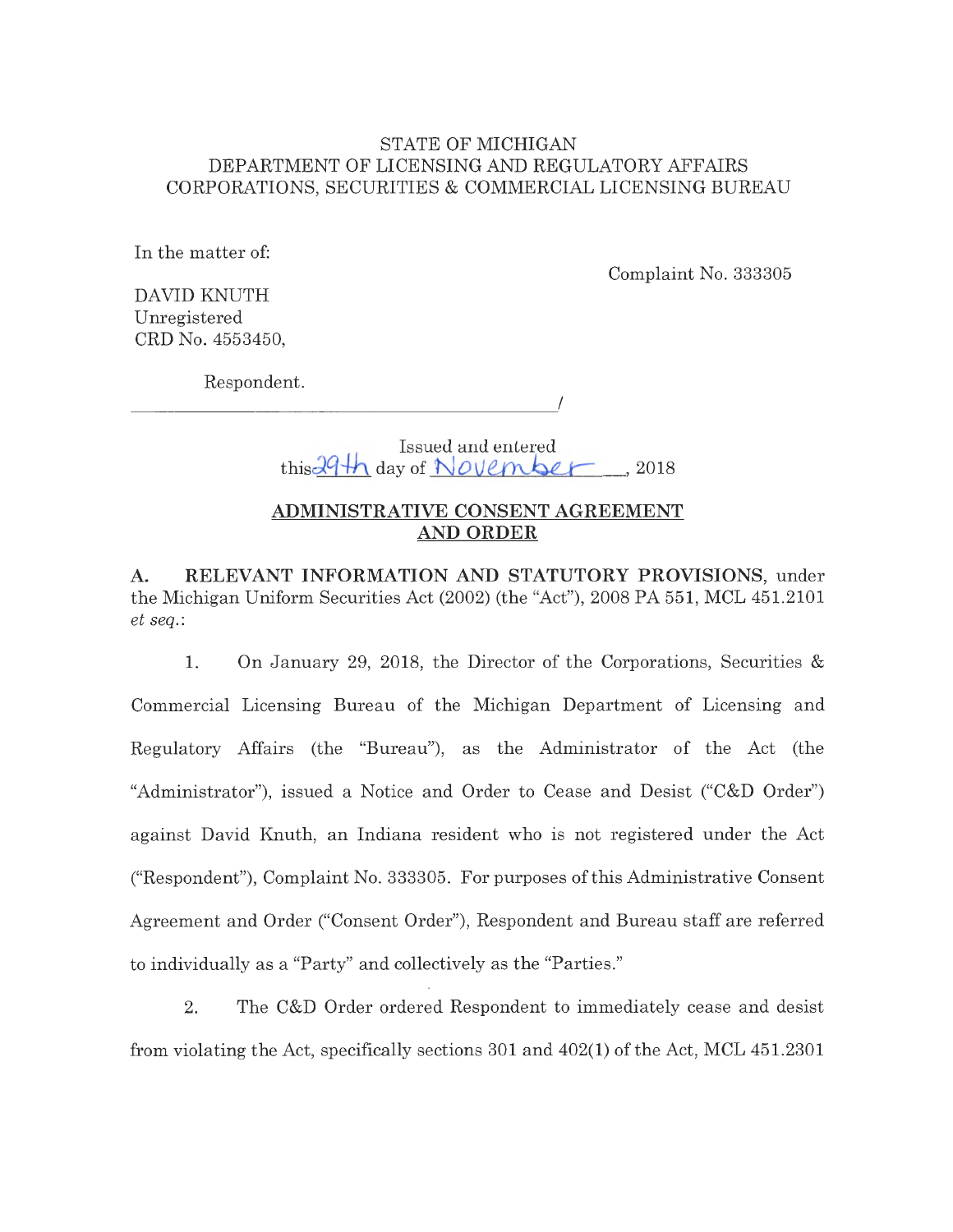and 451.2402(1), and further notified Respondent that the Administrator intended to impose a civil fine against him in the amount of \$80,000 under MCL 451.2604(4)(a).

3. The C&D Order was immediately effective pursuant to MCL 451.2604(2); however, Respondent, through counsel, timely requested an administrative hearing on the C&D Order under MCL 451.2604(2) and (3) (the "Hearing Request"). Thereafter, the Parties waived the 15-day statutory requirement to schedule a hearing and agreed to hold Respondent's Hearing Request in abeyance while negotiating possible resolution through this Consent Order.

4. As a result of negotiations, the Parties agree to and recommend that the Administrator order a settlement of this matter under the terms and conditions set forth in this Consent Order. Respondent was represented by, and had the advice of, legal counsel throughout the process of resolving the C&D Order through this Consent Order.

### **B. AGREEMENT**

The Parties agree to resolve the C&D Order under the following terms and conditions:

**1.** Respondent agrees to comply with the Act in connection with all future conduct and activities, including but not limited to ensuring that he is registered or exempt before effecting any further securities transactions in Michigan and ensuring that any securities he offers or sells in Michigan are registered or exempt.

2. Respondent agrees to pay the Bureau a reduced civil fine in the settlement amount of Five Thousand and 00/100 Dollars (\$5,000.00) (the "Reduced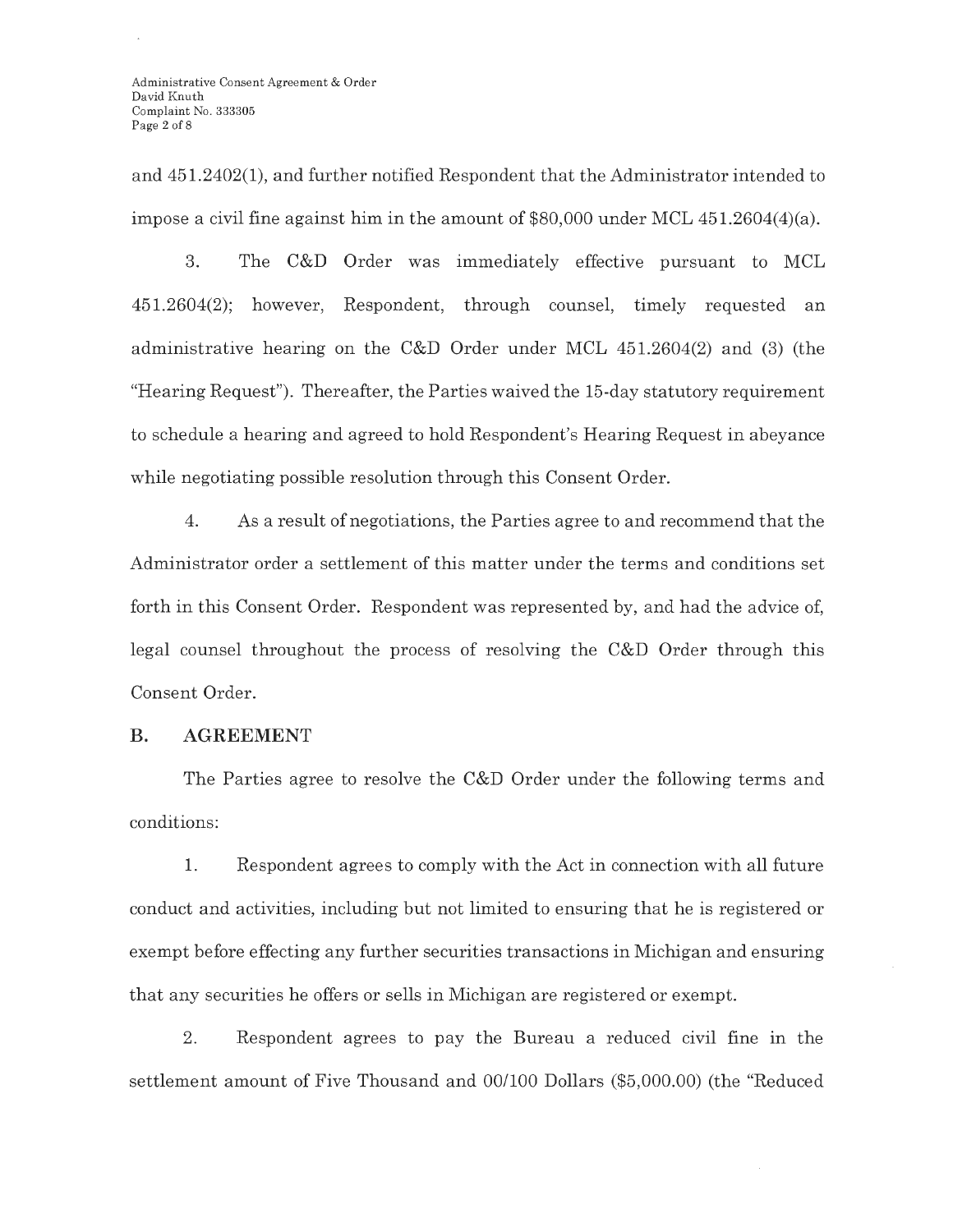Civil Fine"). Respondent agrees to pay the Reduced Civil Fine within sixty (60) calendar days after the mailing date of this Consent Order, once entered. The Reduced Civil Fine must be paid by cashier's check or money order made payable to the "State of Michigan," contain identifying information (name and "Complaint No. 333305"), and be mailed to the Bureau at the following address:

Corporations, Securities & Commercial Licensing Bureau Securities & Audit Division - Final Order Monitoring P.O. Box 30018 Lansing, MI 48909

If any portion of the Reduced Civil Fine is overdue for at least six (6) months, the Administrator may refer it to the Michigan Department of Treasury for collection action against Respondent. In addition, and consistent with Paragraph B.13. below, the Administrator reserves the right to take other available legal action to enforce payment of and collect the Reduced Civil Fine.

3. The Bureau will report and publish this Consent Order according to its current policy, as follows:

- This Consent Order is a public record required to be published and made available to the public, consistent with section 11 of the Michigan Freedom of Information Act, MCL 15.241. The Department will publish this Consent Order consistent with its current policy, whereby copies of orders issued under the Act are posted to the Department's website and a summary of order content is included in monthly disciplinary action reports separately published on the Department's website. Following entry of the attached Order, the Bureau will file a Form U6 with the Central Registration Depository reflecting the Parties' resolution of the C&D Order under this Consent Order.
- 4. Notwithstanding the potential application of MCL 451.2412(9), this

Consent Order expressly preserves the Bureau's and Administrator's ability to rely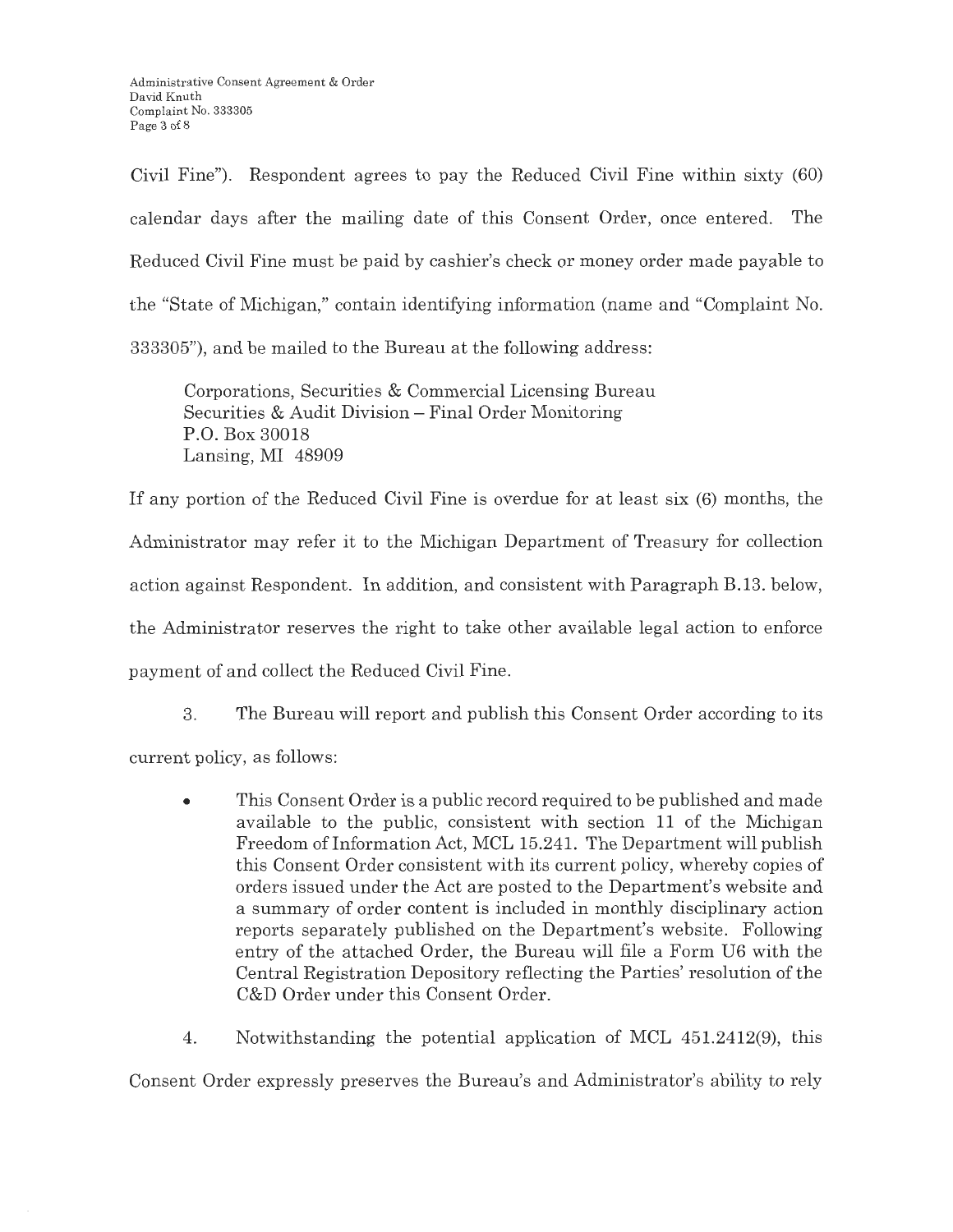on and assert, in any future proceeding under the Act, all activities, conduct, and alleged Act violations by Respondent contained in or relating to the C&D Order.

5. Respondent neither admits nor denies the allegations in the C&D Order or any wrongdoing in connection with this matter, and consents to entry of this Consent Order only for the purpose of resolving the C&D Order in an expeditious fashion that avoids the time and expense associated with an administrative proceeding on the Hearing Request and any appeals therefrom. The Parties agree that this Consent Order is automatically admissible in a proceeding to enforce its provisions or in any administrative proceeding under the Act.

6. The Parties agree that this Consent Order resolves only Respondent's activities, conduct, and alleged Act violations contained in the C&D Order, together with Respondent's transaction with Michigan investor JS not contained in the C&D Order that occurred in May 2017. The Parties further agree that this Consent Order does not address or resolve any other activities, conduct, or potential Act violations engaged in by Respondent not expressly contained in the C&D Order or occurring after the date this Consent Order is entered.

7. Respondent agrees that, effective upon entry of this Consent Order, his Hearing Request is automatically revoked without further action by the Parties.

8. Respondent agrees to cooperate with the Bureau and comply with any reasonable investigative demands made by the Bureau in the future for purposes of ensuring compliance with this Consent Order or the Act.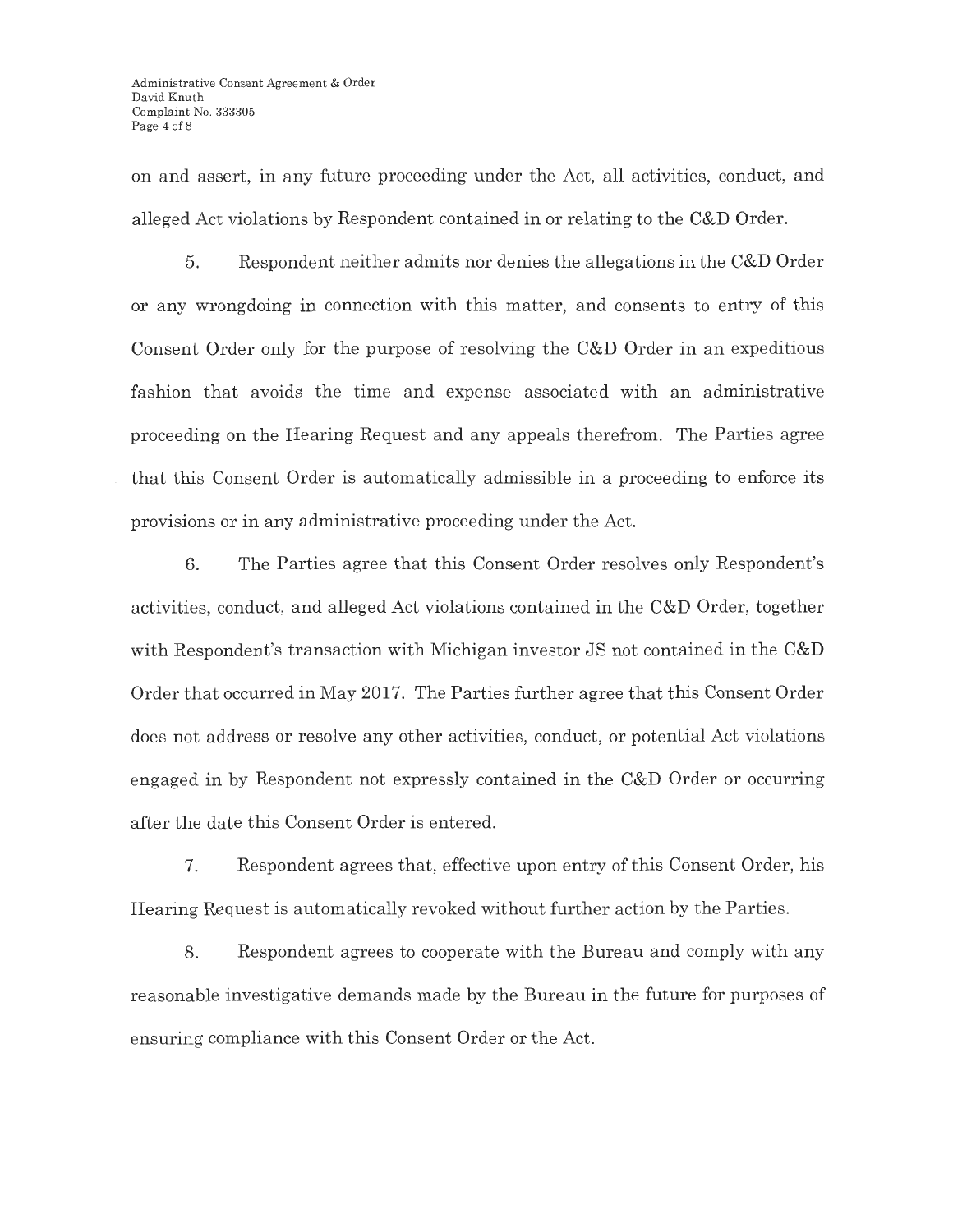9. Respondent acknowledges and agrees that: (a) the Administrator has jurisdiction and authority to enter this Consent Order; (b) the Administrator may enter this Consent Order without any further notice to Respondent; and (c) upon entry of this Consent Order, it is final and binding, and Respondent waives any right to a hearing or appeal of this Consent Order and the C&D Order under the Act, the rules promulgated under the Act or the predecessor Act, the Administrative Procedures Act of 1969, 1969 PA 306, MCL 24.201 *et seq.,* or other applicable law.

10. The Parties understand and agree that this Consent Order will be presented to the Administrator for her final approval as evidenced by its entry, and that the Administrator may, in her sole discretion, decide to accept or reject this Consent Order. If the Administrator accepts this Consent Order by entering it, this Consent Order becomes fully effective and binding in accordance with Paragraph B.9. above. If the Administrator rejects this Consent Order by refusing to enter it, the Parties waive any objection to submitting the Hearing Request for adjudication through a formal administrative proceeding and the Administrator remaining the final decisionmaker at the conclusion of that proceeding.

11. The Parties acknowledge and agree that this Consent Order contains the entire understanding of the Parties and supersedes and forever terminates all prior and contemporaneous representations, promises, agreements, understandings, and negotiations, whether oral or written, with respect to its subject matter. The Parties further agree that this Consent Order may only be amended, modified, or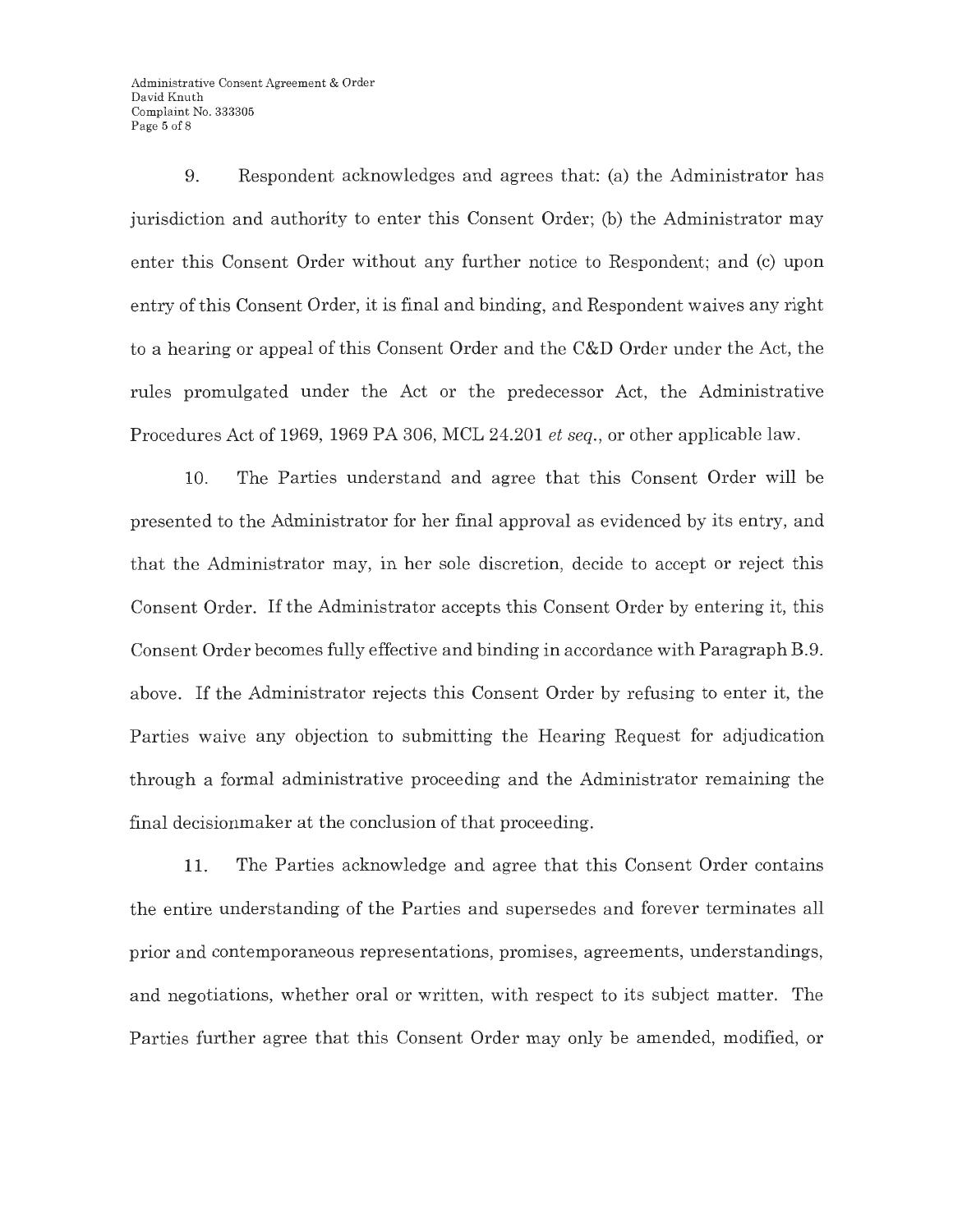supplemented by a duly executed writing signed by each Party and approved by Order of the Administrator.

12. The Parties acknowledge and represent that: (a) each Party has read this Consent Order in its entirety and fully understands all of its terms, conditions, ramifications, and consequences; (b) each Party unconditionally consents to the terms of this Consent Order; (c) each Party has consulted with or had ample opportunity to consult with legal counsel of his, her, or its choosing prior to executing this Consent Order; (d) each Party has freely and voluntarily signed this Consent Order; and (e) the consideration received by each Party as described in this Consent Order is adequate.

13. The Parties acknowledge and agree that the Administrator retains the right to pursue any action or proceeding permitted by law to enforce the provisions of this Consent Order.

14. The Parties agree that facsimile or electronically-transmitted signatures may be submitted in connection with this Consent Order and are binding on that Party to the same extent as an original signature.

[This space left intentionally blank; Signature Page and Order follow]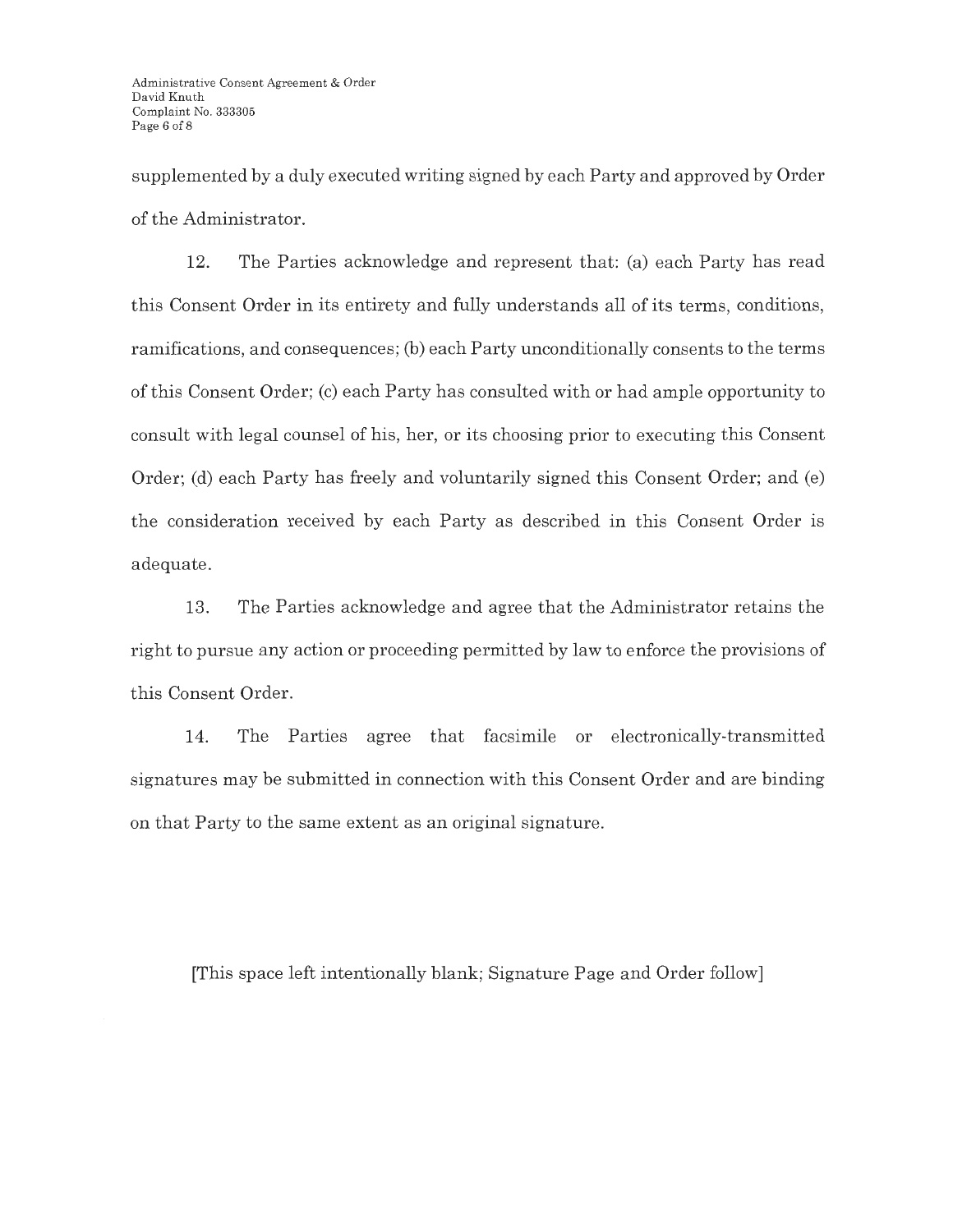Administrative Consent Agreement & Order David Knuth Complaint No. 333305 Page 7 of 8

Through their signatures, the Parties agree to the above terms and

conditions.

Signed:

David Knuth, Respondent

Dated: 10/31/18

Acknowledged and Reviewed by:

Signed:

Jonathon Bont Attorney for Respondent

Dated:  $\frac{10}{31}$ /18

Approved by:

Signed:

Timothy L. Teague Securities & Audit Division Director Corporations, Securities & Commercial Licensing Bureau

Dated: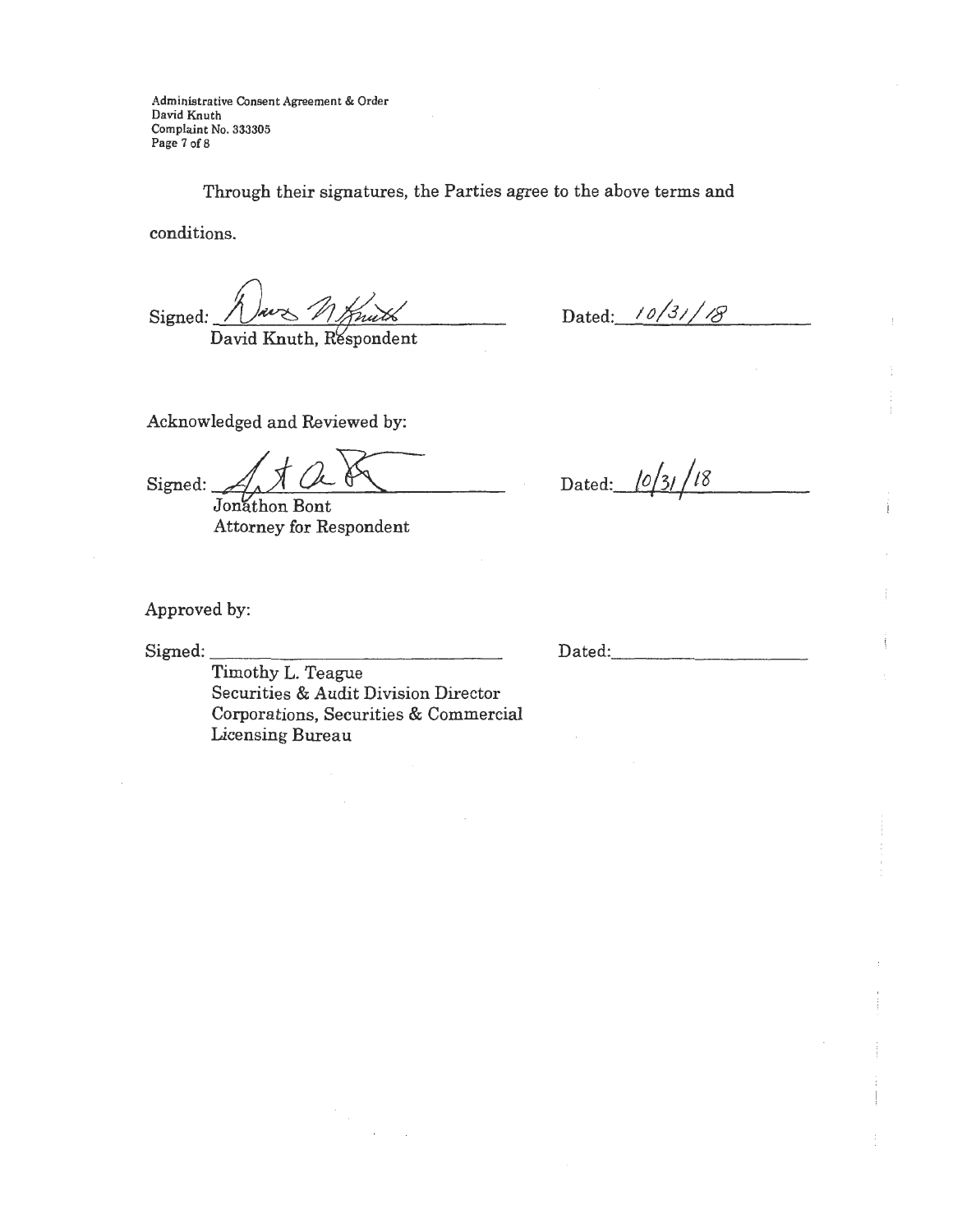Administrative Consent Agreement & Order David Knuth Complaint No. 333305 Page 7 of 8

Through their signatures, the Parties agree to the above terms and

conditions.

Signed: \_\_\_\_\_\_\_\_\_\_\_\_\_\_ \_

David Knuth, Respondent

Dated: \_\_\_\_\_\_\_\_\_ \_

Acknowledged and Reviewed by:

Signed: \_\_\_\_\_\_\_\_\_\_\_\_ \_ \_ \_

Dated:  $\Box$ 

Dated: 1.28.18

Jonathon Bont Attorney for Respondent

Approved by: . Signed: *imothy L. Teague.* 

Timothy  $\mathbf Z$ . Teague Securities & Audit Division Director Corporations, Securities & Commercial Licensing Bureau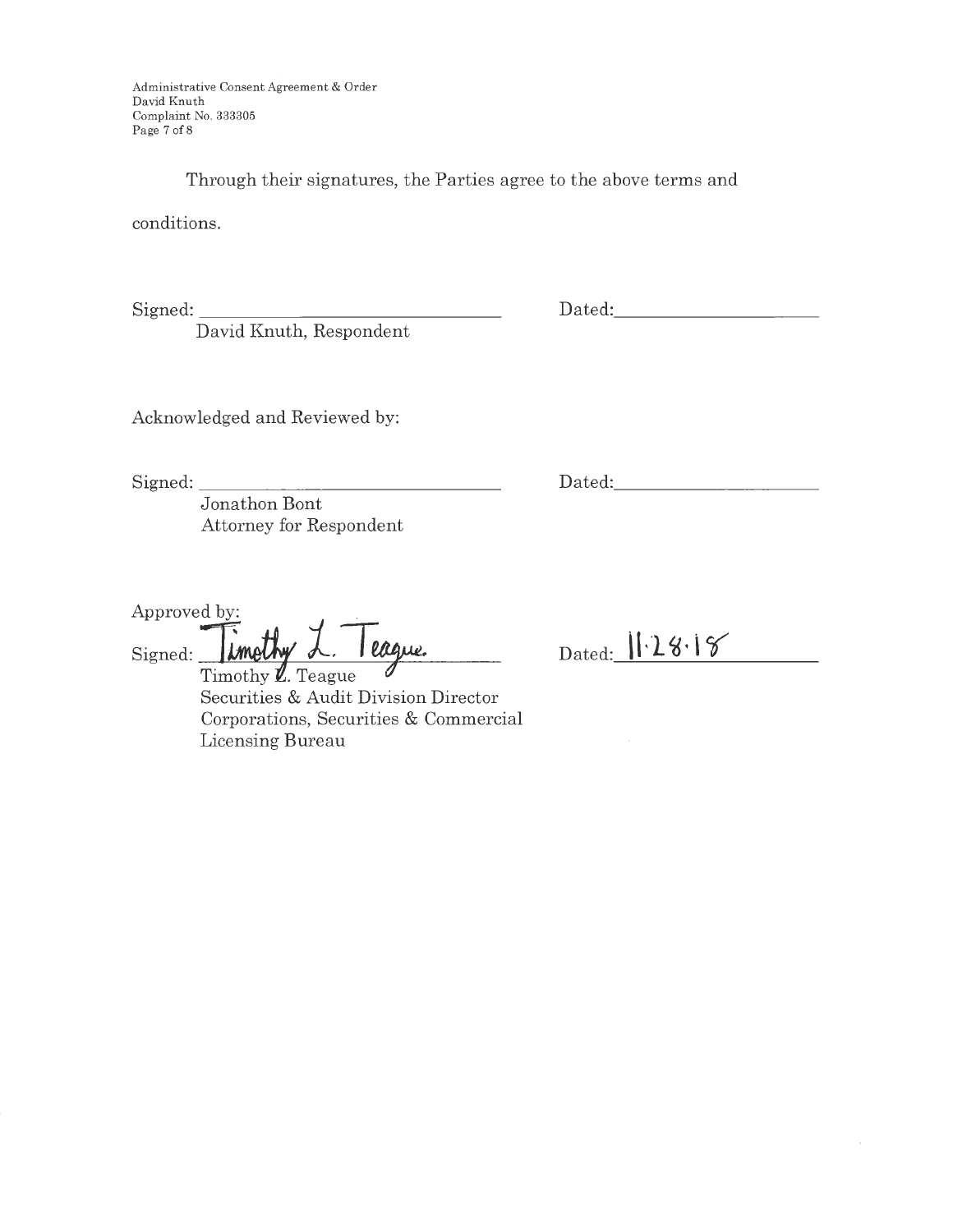Administrative Consent Agreement & Order David Knuth Complaint No. 333305 Page 8 of 8

# **C. ORDER**

The Administrator NOW, THEREFORE, ORDERS:

THE TERMS AND CONDITIONS IN THE FOREGOING FULLY EXECUTED CONSENT AGREEMENT ARE INCORPORATED BY REFERENCE AND MADE BINDING AND EFFECTIVE THROUGH THIS CONSENT ORDER.

 $By:$ Julia Dale

**Administrator** and Director Corporations, Securities & Commercial Licensing Bureau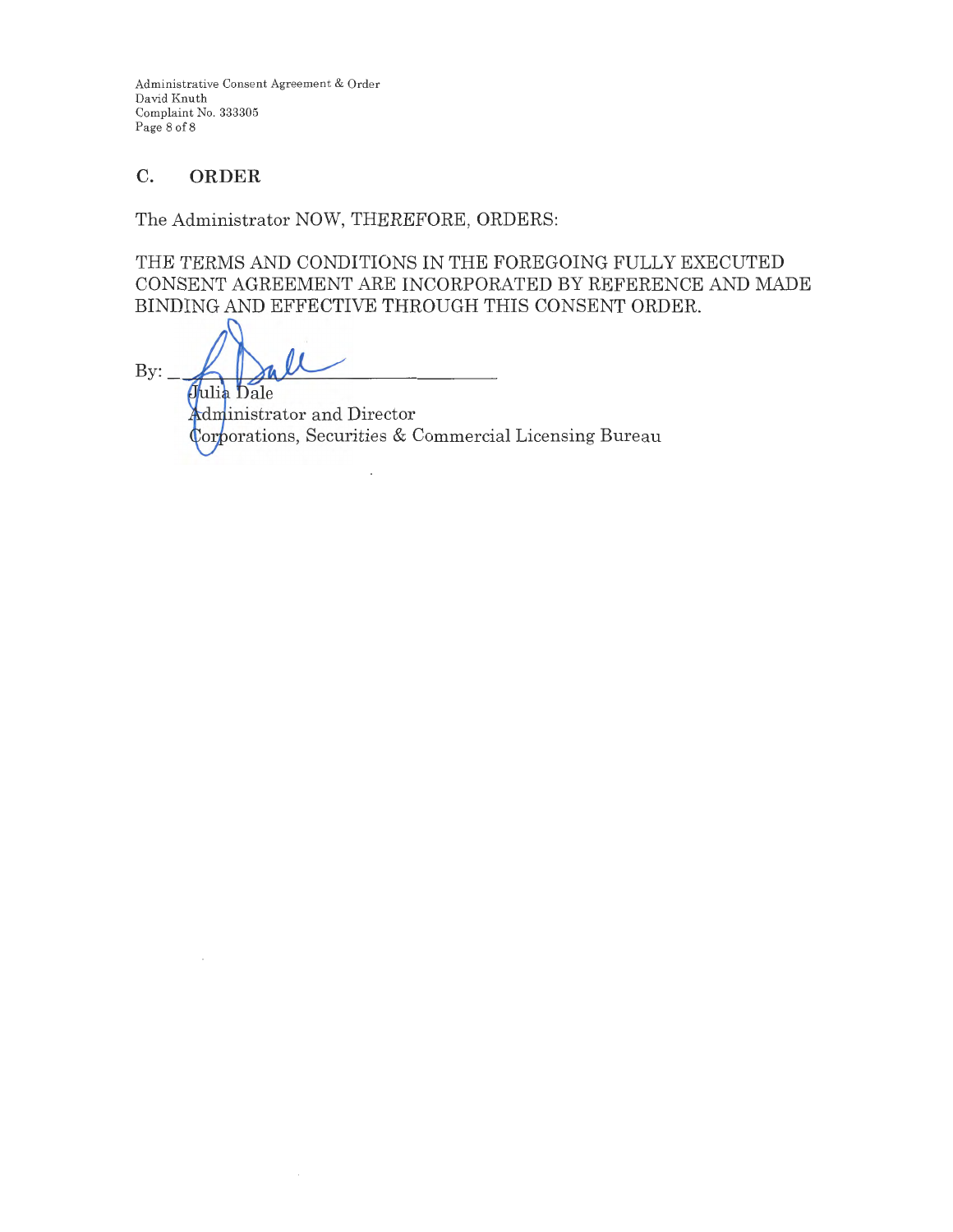## STATE OF MICHIGAN DEPARTMENT OF LICENSING AND REGULATORY AFFAIRS CORPORATIONS, SECURITIES & COMMERCIAL LICENSING BUREAU

In the Matter of:

Complaint No. 333305

DAVID KNUTH Unregistered CRD#4553450

Respondent.

*\_\_\_\_\_\_\_\_\_\_\_\_\_\_\_\_\_\_\_\_\_ !* 

Issued and entered This  $29 - \text{day of January}$ , 2018

#### NOTICE AND ORDER TO CEASE AND DESIST

Julia Dale, the Director of the Corporations, Securities & Commercial Licensing Bureau (the "Administrator"), pursuant to her statutory authority and responsibility to administer and enforce the Michigan Uniform Securities Act (2002), 2008 PA 551, as amended, MCL 451.2101 *et seq.* ("Securities Act"), hereby orders David Knuth ("Respondent") to cease and desist from offering and selling unregistered securities and from acting as an unregistered agent for Woodbridge Mortgage Investment Fund 2, LLC; Woodbridge Mortgage Investment Fund 3, LLC; and Woodbridge Mortgage Investment Fund 4, LLC (collectively, "Woodbridge" unless individually identified), contrary to the Securities Act. Respondent is also notified of the opportunity to request a hearing in this matter.

#### **I. BACKGROUND**

#### **A. The Respondent**

1. David Knuth is an Indiana resident. Respondent is not presently registered in any capacity pursuant to the Securities Act in Michigan.

#### **B. Findings of Fact**

1. The Bureau conducted an investigation of Respondent's activities under the Securities Act.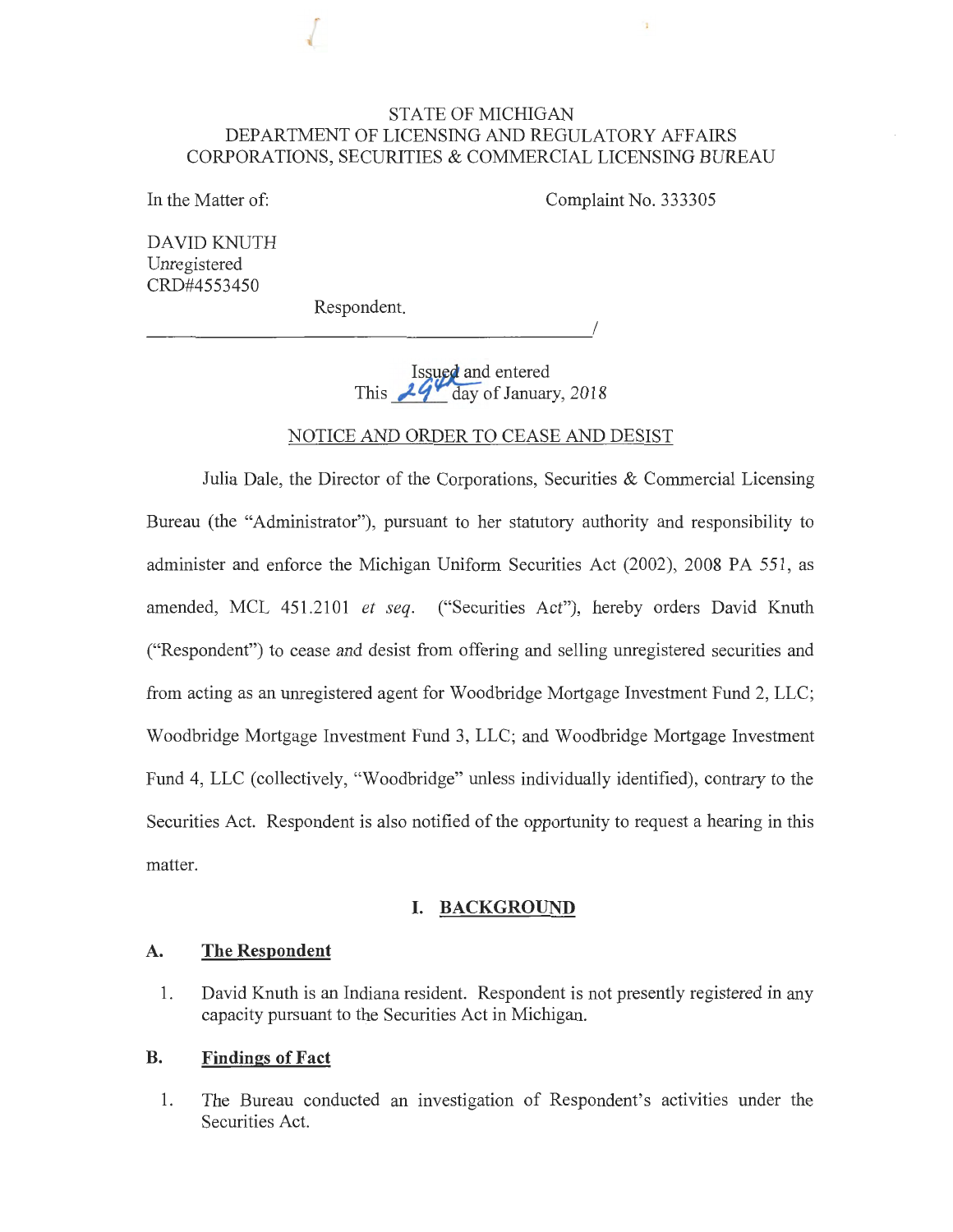- 2. On or around August 8, 2017, the Bureau issued orders against Woodbridge Mortgage Investment Fund 2, LLC; Woodbridge Mortgage Investment Fund 3, LLC; and Woodbridge Mortgage Investment Fund 4 for violations of section 301 and section 501 of the Securities Act, MCL 451.2301 and MCL 451.2501. (Exhibits 1, 2, and 3).<sup>1</sup> None of the Woodbridge securities were federal covered, registered, or exempt from registration.
- 3. The investigation developed evidence that Respondent offered or sold Woodbridge securities in the form of notes as follows:
	- A. Respondent sold a Woodbridge Mortgage Investment Fund 3, LLC note to investor JE for \$75,000 on or around September 24, 2015;
	- B. Respondent sold a Woodbridge Mortgage Investment Fund 3, LLC note to investor JE for \$75,000 on or around April 27, 2017;
	- C. Respondent sold a Woodbridge Mortgage Investment Fund 2, LLC note to investors NG and DG for \$50,000 on or around June 3, 2015;
	- D. Respondent sold a Woodbridge Mortgage Investment Fund 3, LLC note to investors NG and DG for \$75,000 on or around July 11, 2016;
	- E. Respondent sold a Woodbridge Mortgage Investment Fund 3, LLC note to investors NG and DG for \$50,000 on or around August 11, 2016;
	- F. Respondent sold a Woodbridge Mortgage Investment Fund 4, LLC note to investor DG for \$150,000 on or around February 9, 2017;
	- G. Respondent sold a Woodbridge Mortgage Investment Fund 3, LLC note to investor TLS for \$100,000 on or around October 27, 2015; and
	- H. Respondent sold a Woodbridge Mortgage Investment Fund 3, LLC note to investor TLS for \$100,000 on or around November 30, 2015.
- 4. The investigation developed evidence that Woodbridge paid Respondent commissions to represent it in marketing, offering, and selling the securities identified in paragraph I.B.3.

<sup>&</sup>lt;sup>1</sup> Multiple other states have initiated enforcement proceedings against Woodbridge and its affiliated entities. The United States Securities and Exchange Commission has initiated enforcement proceedings against Woodbridge at the federal level, and alleges that Woodbridge is a "Ponzi scheme" which has defrauded investors out of over one billion dollars nationwide.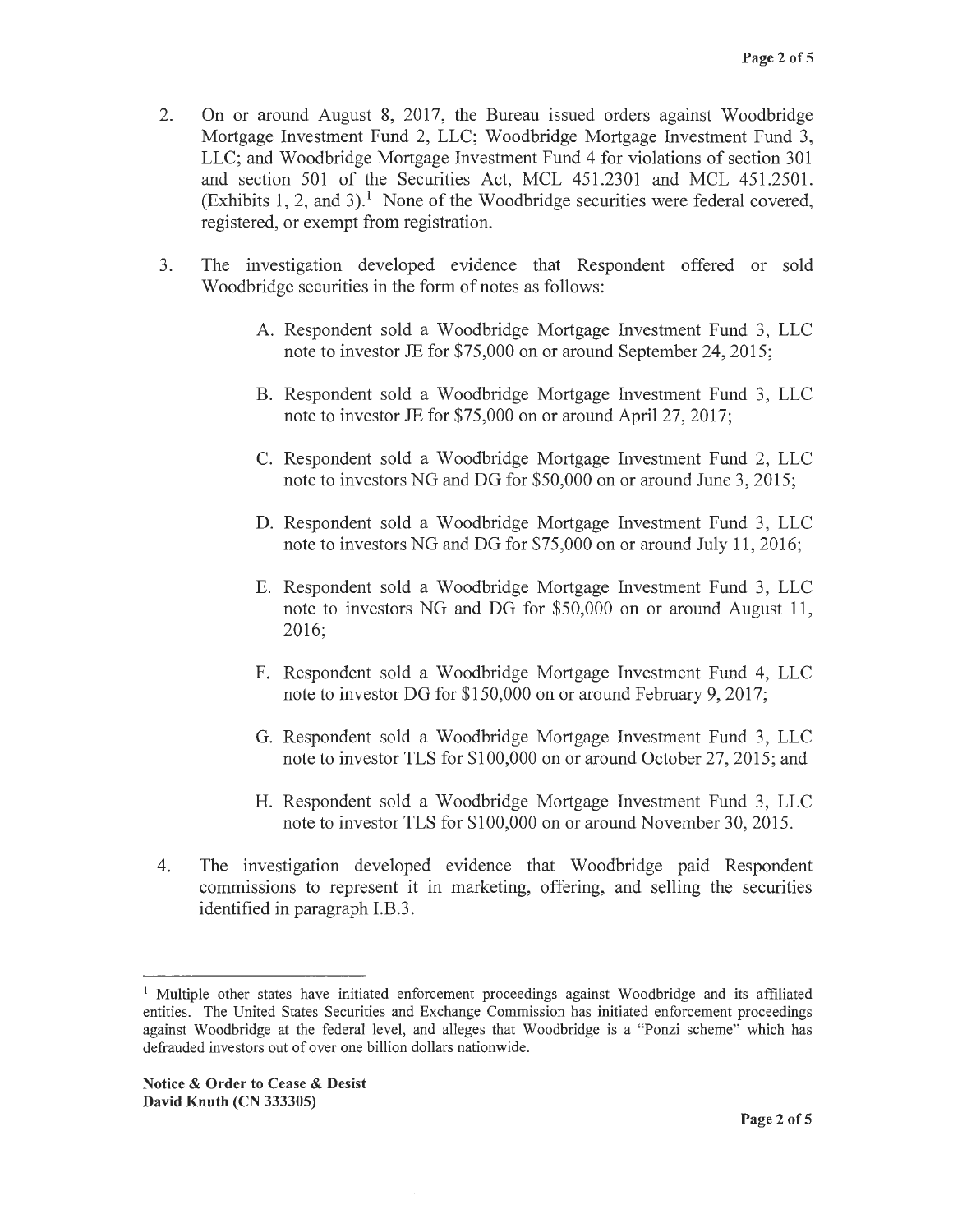5. Respondent is not registered or exempt from registration as an agent pursuant to the Securities Act in Michigan.

## II. **RELEVANT STATUTORY PROVISIONS**

1. Section 301 of the Securities Act, MCL 451.2301, states:

A person shall not offer or sell a security in this state unless 1 or more of the following are met:

(a) The security is a federal covered security.

(b) The security, transaction, or offer is exempted from registration under section 201 to 203.

( c) The security is registered under this act.

2. Section 402(1) of the Securities Act, MCL 451.2402(1), states:

An individual shall not transact business in this state as an agent unless the individual is registered under this act as an agent or is exempt from registration as an agent under subsection (2).

3. Section 503(1) of the Securities Act, MCL 451.2503(1), states:

In a civil action or administrative proceeding under this act, a person claiming an exemption, exception, preemption, or exclusion has the burden to prove the applicability of the exemption, exception, preemption, or exclusion.

#### III. **CONCLUSIONS OF LAW**

- 1. Respondent David Knuth offered or sold eight Woodbridge securities in the State of Michigan which were not federally covered, exempt from registration, or registered, in violation of section 301 of the Securities Act, MCL 451.2301.  $(Exhibit 1).$
- 2. Respondent David Knuth acted as an agent for Woodbridge in the offer and sale of eight securities without the benefit of registration or a properly-claimed exemption, in violation of section 402(1) of the Securities Act, MCL 451.2402(1).

## **IV. ORDER**

IT IS THEREFORE ORDERED, pursuant to section 604 of the Securities Act, MCL 451.2604, that:

**Notice** & **Order to Cease** & **Desist David Knuth (CN 333305)**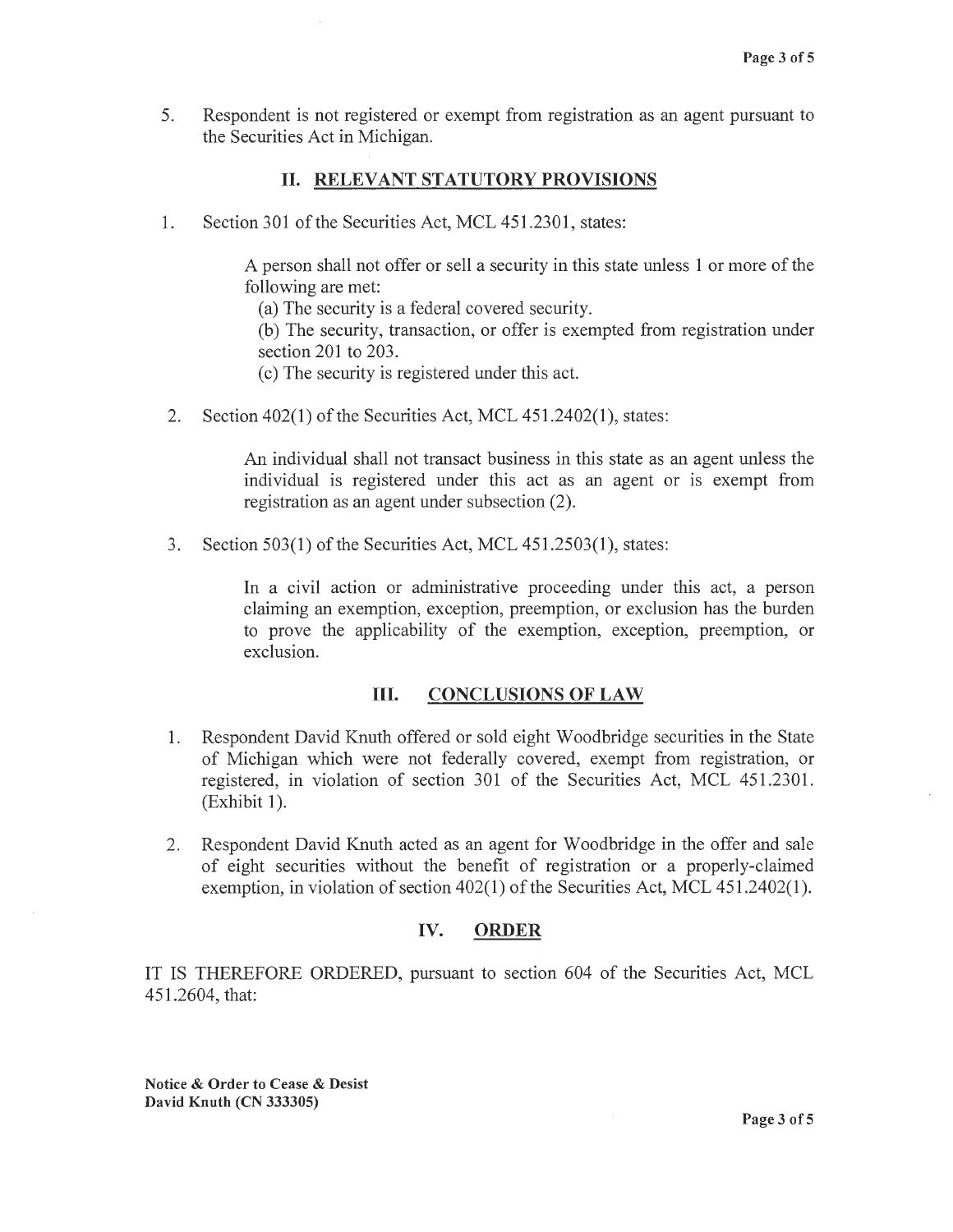- A. Respondent shall immediately CEASE AND DESIST from offering and selling unregistered securities and from acting as an unregistered agent, contrary to the Securities Act.
- B. Pursuant to section 604(2) of the Securities Act, this Notice and Order to Cease and Desist is IMMEDIATELY EFFECTIVE.
- C. In her Final Order, the Administrator, under section 604(4) of the Securities Act, MCL  $451.2604(4)$ , intends to impose a civil fine of \$80,000.00 against Respondent.
- D. Pursuant to section 508 of the Securities Act, MCL 451.2508, a person that willfully violates the Securities Act, or an order issued under the Securities Act, is guilty of a felony punishable by imprisonment for not more than 10 years or a fine of not more than \$500,000.00 for each violation, or both. An individual convicted of violating a rule or order under this act may be fined, but shall not be imprisoned, if the individual did not have knowledge of the rule or order.

# **V. NOTICE OF OPPORTUNITY FOR HEARING**

Section 604 of the Securities Act, MCL 451.2604, provides that Respondent has 30 days beginning with the first day after the date of service of this Notice and Order to Cease and Desist to submit a written request to the Administrator asking that this matter be scheduled for a hearing. If the Administrator receives a written request in a timely manner, the Administrator shall schedule a hearing within 15 days after receipt of the request. The written request for a hearing must be addressed to:

> Corporations, Securities & Commercial Licensing Bureau Regulatory Compliance Division P.O. Box 30018 Lansing, MI 48909

#### **VI. ORDER FINAL ABSENT HEARING REQUEST**

A. Under section 604 of the Securities Act, MCL 451.2604, the Respondent's failure to submit a written request for a hearing to the Administrator within 30 days after the service date of this **NOTICE AND ORDER TO CEASE AND DESIST** shall result in this order becoming a **FINAL ORDER** by operation of law. The **FINAL ORDER** includes the imposition of the fines cited described in section IV.C., and the fine amounts set forth below will become due and payable to the Administrator within sixty (60) days after the date this order becomes final:

> \$80,000.00 - David Knuth, under section 604 of the Securities Act, MCL 451.2604.

**Notice** & **Order to Cease** & **Desist David Knuth (CN 333305)**